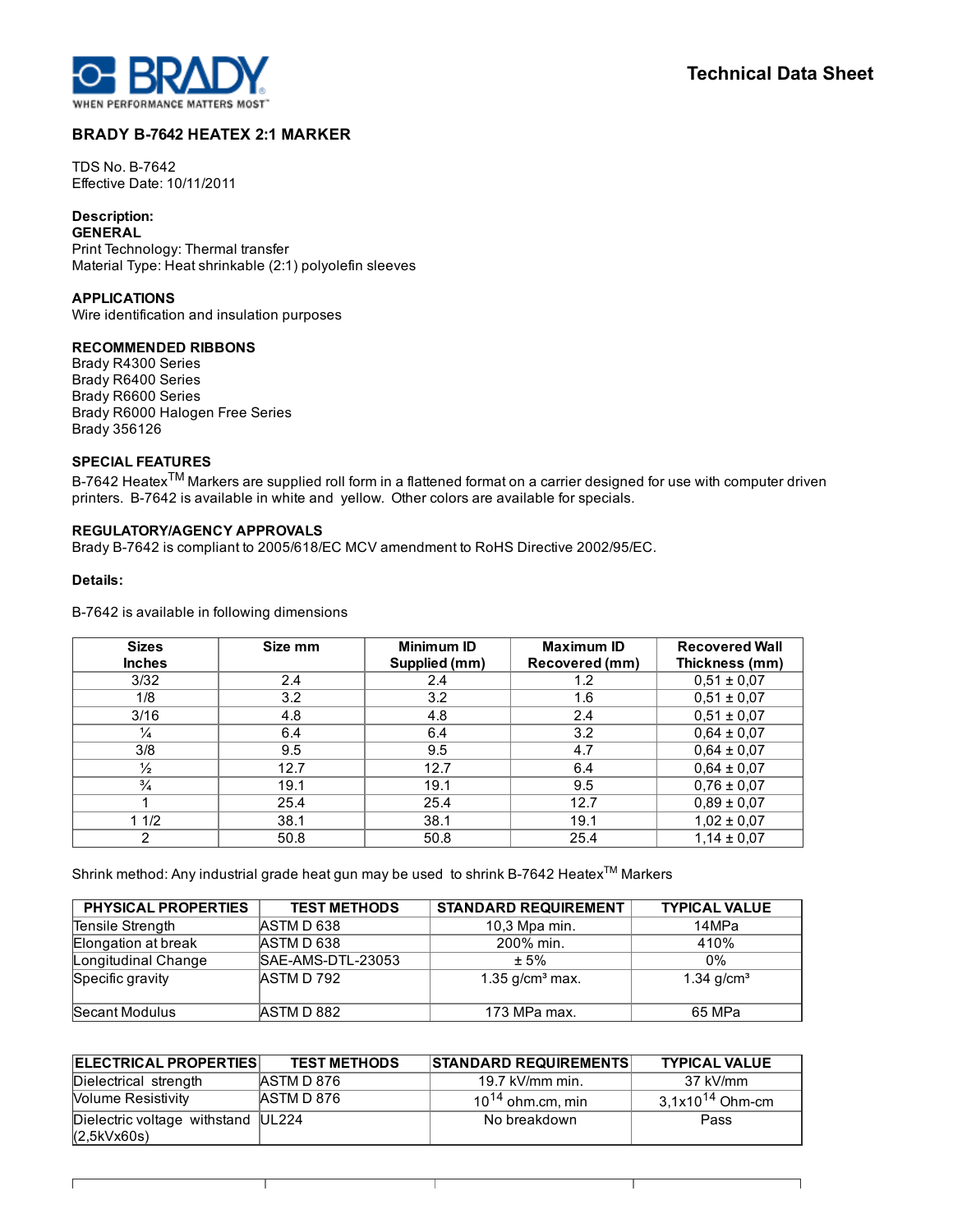| <b>TEMPERATURE</b><br><b>PROPERTIES</b>                     | <b>TEST METHODS</b> | <b>STANDARD REQUIREMENT</b>         | <b>TYPICAL VALUE</b> |
|-------------------------------------------------------------|---------------------|-------------------------------------|----------------------|
| Heat shock 4 hours at 225°C                                 | SAE-AMS-DTL-23053   | No dripping, cracking of<br>flowing | Pass                 |
| Elongation after Heat aging<br>$168$ hours 175 $^{\circ}$ C | SAE-AMS-DTL-23053   | Min. Elongation 100%                | 420%                 |
| Low temperature<br>Flexibility -55°C for 4 hours            | SAE-AMS-DTL-23053   | No cracking                         | Pass                 |
| Copper corrosion<br>$(175^{\circ}$ Cx16hours)               | SAE-AMS-DTL-23053   | No corrosion                        | Pass                 |
| Operation temperature<br>(175°Cx24hours)                    | SAE-AMS-DTL-23053   | SAE-AMS-STD-104<br>Class 1          | Pass                 |

| <b>CHEMICAL PROPERTIES</b>     | <b>TEST METHODS</b>  | STANDARD REQUIREMENT     | <b>TYPICAL VALUE</b>                   |
|--------------------------------|----------------------|--------------------------|----------------------------------------|
| Flammability                   | <b>IUL 224, VW-1</b> | 60s max.                 | Pass                                   |
| Water absorption               | ASTM D 570           | $0.5%$ max.              | 0.25%                                  |
| Fluid resistance (after        | SAE-AMS-DTL-23053    | 6.9 Mpa tensile strength | Pass                                   |
| <b>immersion 23°Cx24hours)</b> |                      |                          | $(7,25 \text{ to } 16,50 \text{ MPA})$ |
| Fungus resistance              | <b>JASTM G 21</b>    | No growth                | Pass                                   |

Performance properties were tested on B-7642 white and yellow sleeves printed with the R4300 Series, R6400 Series, R6600 Series, and Brady 356126 thermal transfer ribbons. The results are the same for both colors and all ribbons unless noted. Sleeves were tested shrunk on appropriate sized wires.

| PERFORMANCE PROPERTIES                                       | <b>TEST METHODS</b>                                                                                                            | <b>TYPICAL RESULTS</b>                                                                           |
|--------------------------------------------------------------|--------------------------------------------------------------------------------------------------------------------------------|--------------------------------------------------------------------------------------------------|
| <b>High Service Temperatures</b>                             | 5 minutes at 240°C                                                                                                             | Slight discoloration                                                                             |
|                                                              | 24 hours at 160°C                                                                                                              | Slight discoloration (white sleeves), No<br>visible effect (yellow sleeves)                      |
|                                                              | $1000$ hours at 120°C                                                                                                          | Slight discoloration (white sleeves), No<br>visible effect (yellow sleeves)                      |
| Low Service Temperature                                      | $1000$ hours at -40 $^{\circ}$ C                                                                                               | No visible effect                                                                                |
| UV Light Resistance                                          | 1000 hours in UV Lightchamber                                                                                                  | No visible effect                                                                                |
|                                                              | 1000 hours in Q-Sun Xenon Test<br>Chamber                                                                                      | Slight discoloration (white sleeves)<br>Very slight fade (yellow sleeves)                        |
| Weatherability                                               | 1000 hours in QUV<br>weatherometer                                                                                             | No visible effect                                                                                |
|                                                              | 1000 hours in Xenon Arc<br>Weatherometer                                                                                       | Slight discoloration (white sleeves)<br>Slight to moderate fade (yellow sleeves)                 |
| Humidity resistance                                          | 1000 hours at 37°C/95% Relative<br>Humidity                                                                                    | No visible effect                                                                                |
| Print Adherence per SAE-AS81531<br>(sec 3.4.2)               | SAE-AS81531 (Sec 4.6.2)<br>Samples tested after unrestricted<br>shrink at 200°C for 3 minutes<br>20 eraser rubs with hard hand | Print is still easily legible on sleeves<br>printed with all ribbons                             |
|                                                              | pressure                                                                                                                       |                                                                                                  |
| Solvent Resistance per SAE-<br>AS81531 (3.4.3)<br>Solution A | Samples tested after unrestricted<br>shrink at 200°C for 3 minutes                                                             | Print is still easily legible on sleeves<br>printed with all ribbons in all three test<br>fluids |
| <b>Solution C</b>                                            | MIL-STD-202, Method 215K                                                                                                       |                                                                                                  |
| Solution D                                                   | 3 cycles of 3 minute immersions in                                                                                             |                                                                                                  |
|                                                              | specified fluids followed by                                                                                                   |                                                                                                  |
|                                                              | toothbrush rub after each                                                                                                      |                                                                                                  |
|                                                              | limmersion                                                                                                                     |                                                                                                  |

Solution A : 1 part isopropyl alcohol, 3 parts mineral spirits

Solution B : deleted from MIL-STD-202, Method 215J

Solution C : BIOACT®EC-7R™ terpene defluxer

Solution D : 42 parts water, 1 part polypropylene glycol monomethyl ether, 1 part monoethanolamine at 70°C

| <b>PERFORMANCE PROPERTIES</b> | <b>TEST METHOD</b> |  |
|-------------------------------|--------------------|--|
| CHEMICAL RESISTANCE           | <b>SEE BELOW</b>   |  |

Sleeves were printed with R4300 Series, R6400 Series, R6600 Series and Brady 356126 thermal transfer ribbons, allowed to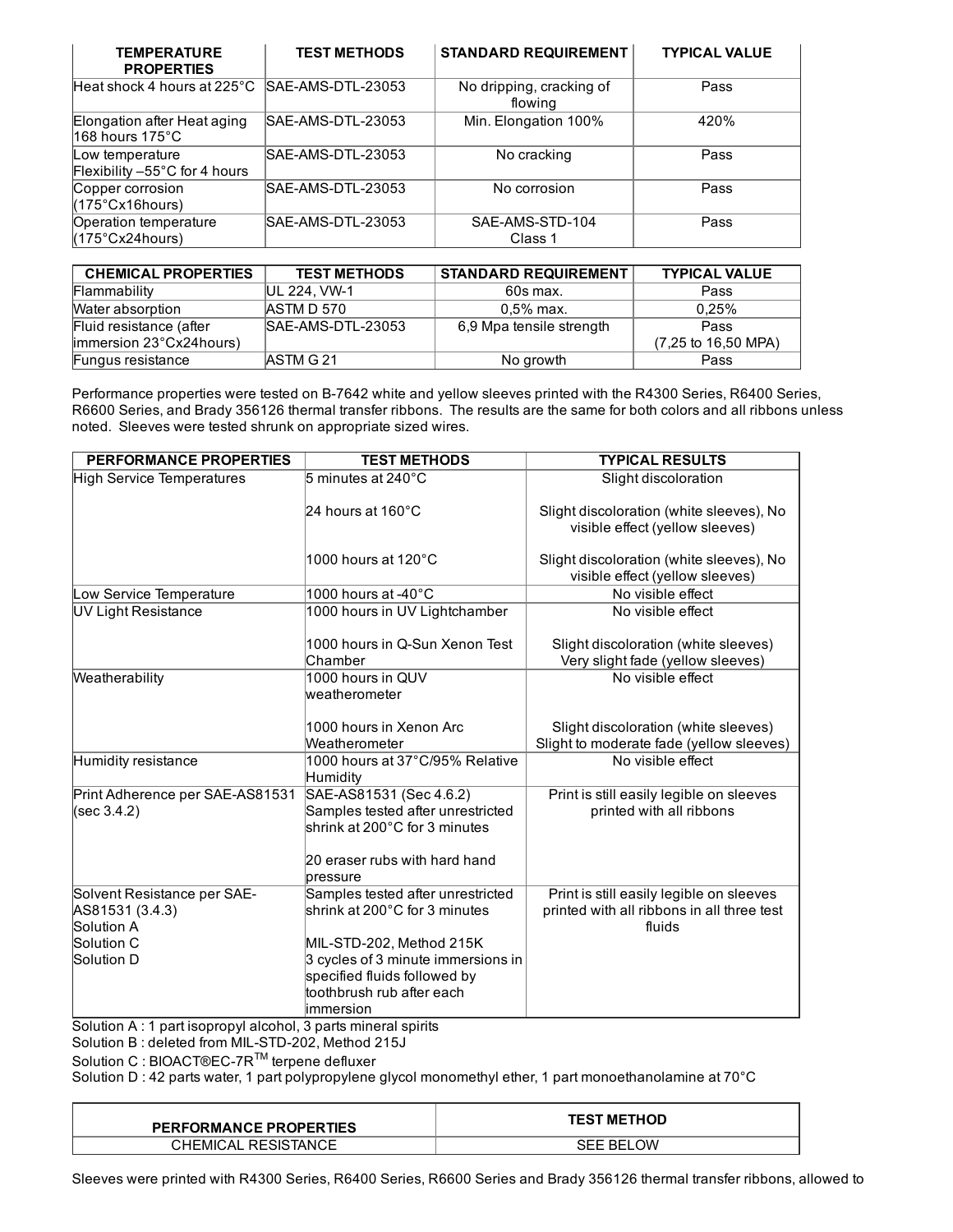dwell 24 hours prior to shrinking on appropriate sized wires and testing. Testing was conducted at room temperature and consisted of 5 cycles of 10 minute immersions in the specified chemicals followed by 30 minute recovery periods. After the final immersion, the samples were removed from the test fluid and the printed image rubbed 10 times with a cotton swab saturated with the test fluid. The rating scale below shows the effect to the quality of print for each sample.

#### Unless otherwise noted, there was no visible effect to the printed image prior to rubbing for the above ribbons.

|                          | <b>CHEMICAL REAGENT APPEARANCE WITHOUT RUB</b> | <b>APPEARANCE OF PRINT AFTER RUB</b> |              |                |
|--------------------------|------------------------------------------------|--------------------------------------|--------------|----------------|
|                          |                                                | R4300 and 356126                     | <b>R6400</b> | <b>R6600</b>   |
|                          |                                                | <b>Ribbon</b>                        |              |                |
| <b>Isopropyl Alcohol</b> |                                                | $1 - 2$                              |              | 2              |
| JP-4 Jet Fuel            |                                                | $3 - 4*$                             | $4*$         | $3^*$          |
| Diesel (gasoil)          |                                                | 3                                    |              |                |
| Mil 5606 Oil             |                                                | $2 - 3$                              |              | 2              |
| De-ionized Water         |                                                |                                      |              |                |
| <b>MEK</b>               |                                                | $2 - 3$                              |              | 3              |
| Gasoline                 |                                                | $3 - 4$                              |              | $3 - 4$        |
| Motor oil 15W20          |                                                | $2 - 3$                              |              |                |
| Skydrol® 500B-4          |                                                | $2 - 3$                              |              | $\overline{2}$ |
| 10% Salt water solution  |                                                |                                      |              |                |
| Acetone                  |                                                | 3                                    | っ            |                |
| Toluene                  |                                                | 5                                    |              |                |
| Mineral Spirits          |                                                | 5                                    |              |                |
| Brake fluid - DOT 4      |                                                | 3                                    | $1 - 2$      |                |

Rating Scale: 1=no visible effect 2=slight fading or print removal 3=moderate fading or print removal (print still legible) 4=severe fading or print removal (print illegible or just barely legible) 5=complete print removal NP=print removed prior to rub

\*tested in JP-8 Jet fuel

Product testing, customer feedback, and history of similar products, support a customer performance expectation of at least *five years from the date of receipt* for this product as long as this product is stored in its original packaging in an environment *below 27°C (80 ° F )and 60% RH* . We are confident that our product will perform well beyond this time frame. However, it remains the responsibility of the user to assess the risk of using such product. We encourage customers to develop functional testing protocols that will qualify a product's fitness for use, in their actual applications.

#### Trademarks:

ASTM: American Society for Testing and Materials (U.S.A.) BIOACT® is a registered trademark of Petroferm, Inc. EC-7R™ is a trademark of Petroferm Inc. HEATEX<sup>™</sup> is a trademark of Brady A/S S. I.: International System of Units SAE: Society of Automotive Engineers (U.S.A.) Skydrol® is a registered trademark of the Monsanto Company UL: Underwriters Laboratories Inc. (U.S.A.)

Note: All values shown are averages and should not be used for specification purposes.

Test data and test results contained in this document are for general information only and shall not be relied upon by Brady customers for designs and specifications, or be relied on as meeting specified performance criteria. Customers desiring to develop specifications or performance criteria for specific product applications should contact Brady for further information.

Product compliance information is based upon information provided by suppliers of the raw materials used by Brady to manufacture this product or based on results of testing using recognized analytical methods performed by a third party, independent laboratory. As such, Brady makes no independent representations or warranties, express or implied, and assumes no liability in connection with the use of this information.

#### WARRANTY

Brady products are sold with the understanding that the buyers will test them in actual use and determine for themselves their